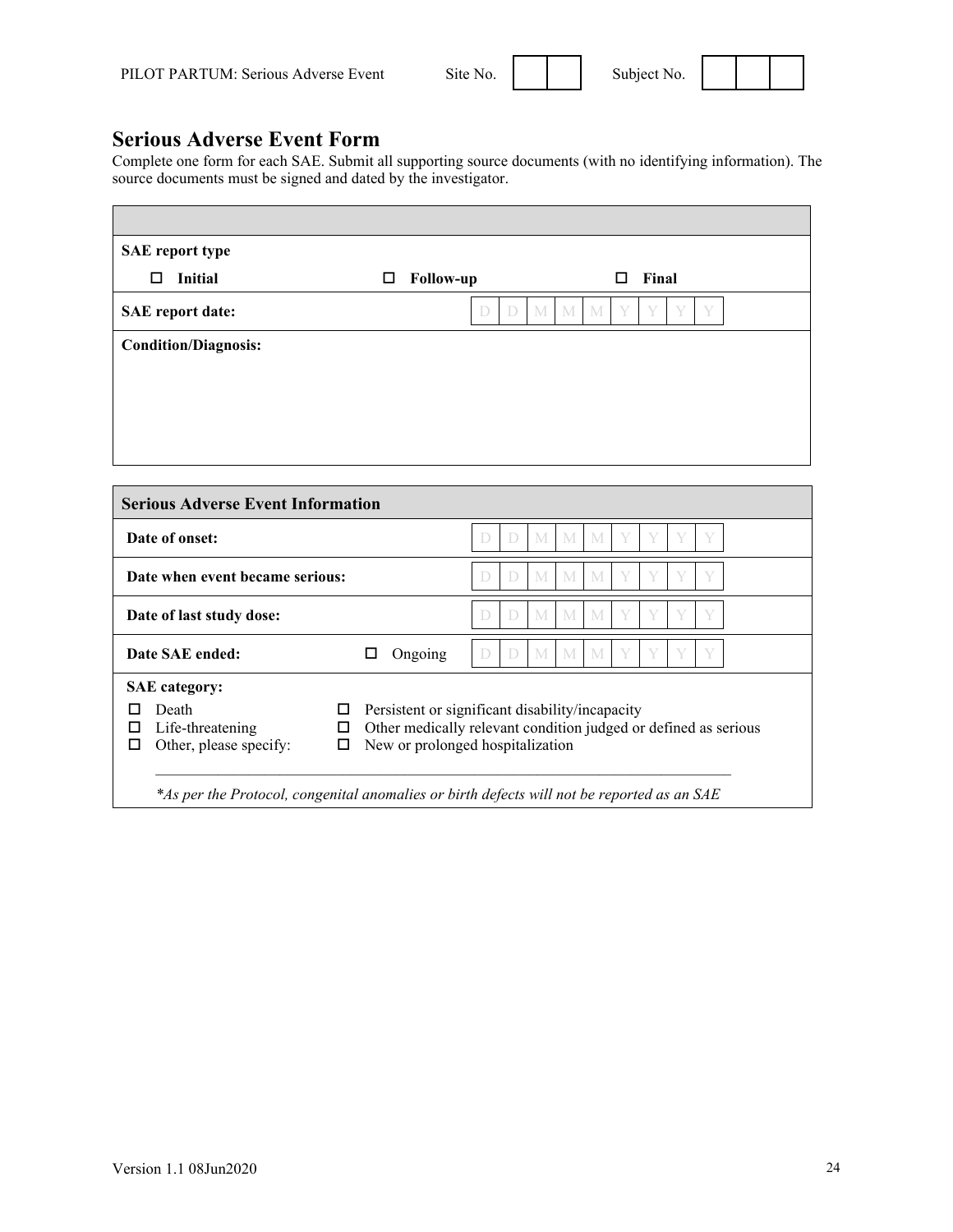## **SAE status/clinical outcome:**

- Death
- $\square$  Not yet recovered
- $\Box$  Recovered with sequelae
- □ Recovered/Resolved
- $\square$  Unknown

## **Event Description:**

Include a history of the event chronologically including signs and characteristics, severity, dates and outcomes of hospitalization and any other relevant information not captured elsewhere on the form. Include relevant tests/data, treatment/procedures, medical history, treatment history.

## **Relevant Information to SAE**

**Have relevant source documents been attached?**  $\square$  Yes  $\square$  No

| <b>Study Medication</b>                                                                                                               |                                                  |  |  |  |  |  |  |  |  |
|---------------------------------------------------------------------------------------------------------------------------------------|--------------------------------------------------|--|--|--|--|--|--|--|--|
| Date of first dose:                                                                                                                   | M<br>M<br>M<br>V<br>D<br>$\Box$                  |  |  |  |  |  |  |  |  |
| Date of last dose prior to SAE:<br>M<br>M<br>M<br>V<br>D<br>$\Box$                                                                    |                                                  |  |  |  |  |  |  |  |  |
| Is there a reasonable possibility that the SAE is related to the study<br>Yes<br>No<br>П<br>П<br>medication?                          |                                                  |  |  |  |  |  |  |  |  |
| Action taken with study medication:                                                                                                   |                                                  |  |  |  |  |  |  |  |  |
| No change<br>□                                                                                                                        | New medication(s) started:<br>П                  |  |  |  |  |  |  |  |  |
| Study medication temporarily discontinued<br>◻                                                                                        |                                                  |  |  |  |  |  |  |  |  |
| Study medication permanently discontinued<br>□                                                                                        | Other, please specify:<br>□                      |  |  |  |  |  |  |  |  |
| Was the study medication temporarily<br>interrupted?                                                                                  | Yes, please complete below<br>No.<br>□<br>$\Box$ |  |  |  |  |  |  |  |  |
| Study medication stopped on:                                                                                                          | M<br>M<br>M<br>D<br>$\Box$                       |  |  |  |  |  |  |  |  |
| Study medication restarted on:                                                                                                        | M<br>M<br>M<br>$\Box$<br>D                       |  |  |  |  |  |  |  |  |
| Did the event resolve after study medication stopped?                                                                                 | N/A<br>Yes<br>□<br>No<br>п                       |  |  |  |  |  |  |  |  |
| Did event reappear after reintroducing study medication?                                                                              | N/A<br>Yes<br>No<br>□<br>П<br>□                  |  |  |  |  |  |  |  |  |
| <b>Concomitant medications:</b> Source documents have been attached?<br>Yes<br>No<br>п<br>П<br>(Exclude those used to treat reaction) |                                                  |  |  |  |  |  |  |  |  |